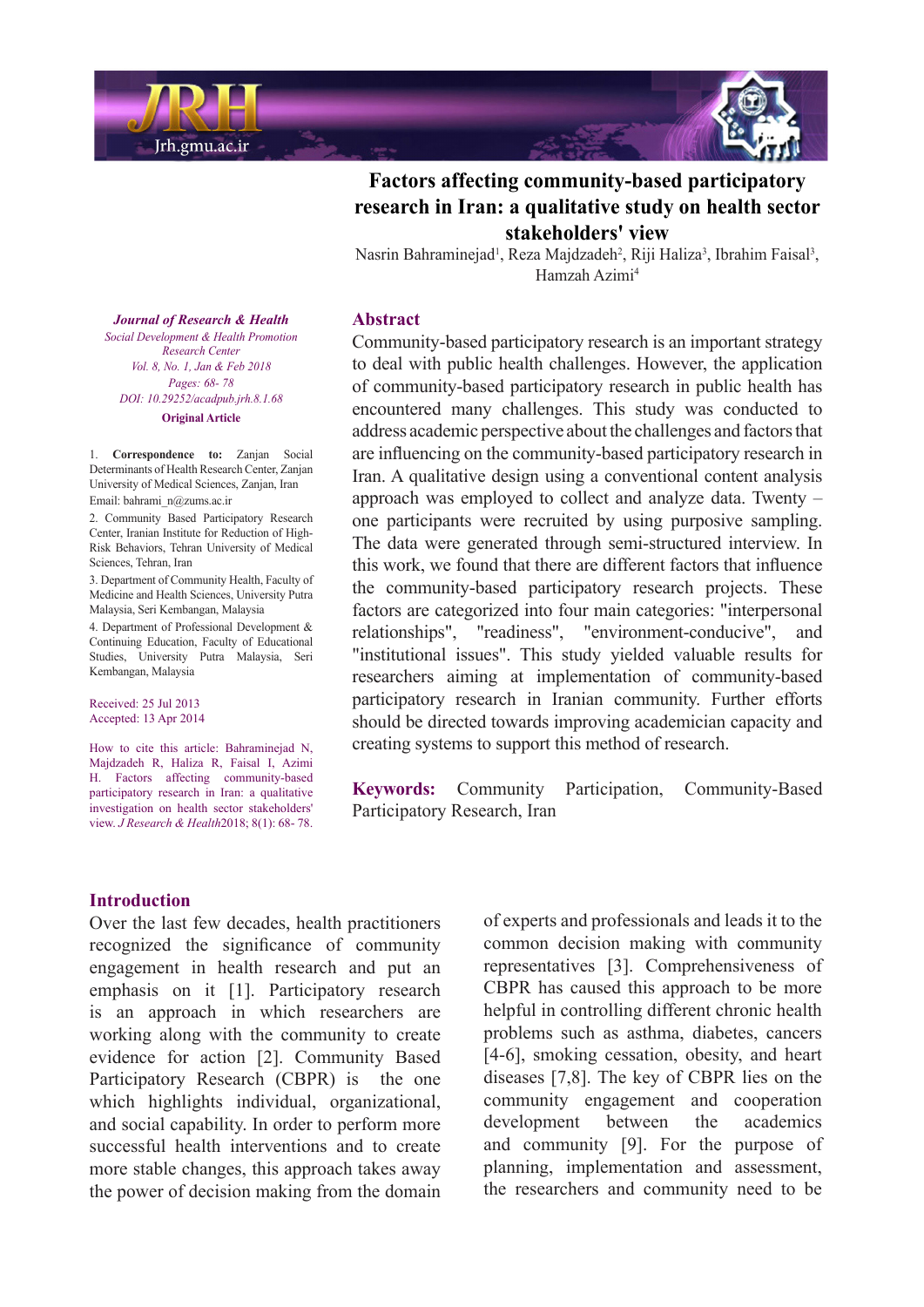trained and to acquire skills [10]. Evidence suggests that creating community engagement and making cooperation development between the community and researchers are tricky and they are associated with numerous challenges .[11,12]

Over the past decade in Iran, CBPR approach was considered by some researchers and health authorities in the field of health research. In this regard, Ministry of Health and Medical Education (MOHME) established 13 Population Research Centers (PRCs) in 2002 (which later were renamed to Social Development and Health Promotion Research (SDHPR) centers. These centers have chosen the CBPR approach as a strategy to deal with the health problems of the community. The PRCs have steering committees comprising of local community representatives, university researchers, health care administrators, and deputies of social organizations, following three perspectives:

1) Increasing community participation in the health promotion programs to achieve human development

2) Adopting community engagement strategy and empowerment

3) Conducting research towards development [13,14]

This study was a qualitative research study carried out to describe the experience of academic researchers and practitioners of PRCs about factors affecting collaboration development between community and professional stakeholders to clarify the challenges with which researchers and authorities are encountering when using the .CBPR

## **Method**

Qualitative paradigm with conventional content analysis method has been used in this research to attain the participants' experiences. Content analysis is a kind of qualitative research method in which coding categories through inductive method is derived directly from raw data  $[15]$ . In this study, research population included health sector stakeholders who were experienced in CBPR projects. The subjects were selected using purposive sampling which was accomplished in two stages. In the first stage, to access the people having participatory experience, some health projects rested upon CBPR were chosen. The criteria for selecting the projects included: projects developed by PRCs rested upon CBPR approach, projects developed based on participatory needs assessment with local people, projects started at least six months earlier, and engagement of local people at all stages of the project according to the documentations. In the second stage, researchers, experts, and directors of the PRCs and university research vice chancellors who had direct engagement in the selected health projects rested upon CBPR included in this study.

In order to investigate more on the engagement process, some of the experts in charge of PRCs in Deputy of Research and Technology of Ministry of Health and Medical Education were also interviewed. All in all. 17 stakeholders with direct experience in the projects rested upon the CBPR approach, from five PRCs (Tehran, Zanjan, Kashan, Qazvin and Gonabad)  $[16-20]$  and 4 experts MOHEME included in the study. Sample size was determined through saturation structured interview method was used. The of data. In order to collect data, the semiinterview lasted between 50 and 70 minutes and interviews were recorded digitally. After selecting the participants, the interview was conducted individually by the first author in the PRCs or participants' workplace. The main focus of interview questions was on the explanation of the participant's experiences about community engagement and how the collaboration between local people and academic researchers was developed in the CBPR project. The interviews would begin with a genera question about the extension of the project and ended in more specific questions about developing collaboration between community members and professional stakeholders and factors affecting the collaboration among them.

In this research, data were analyzed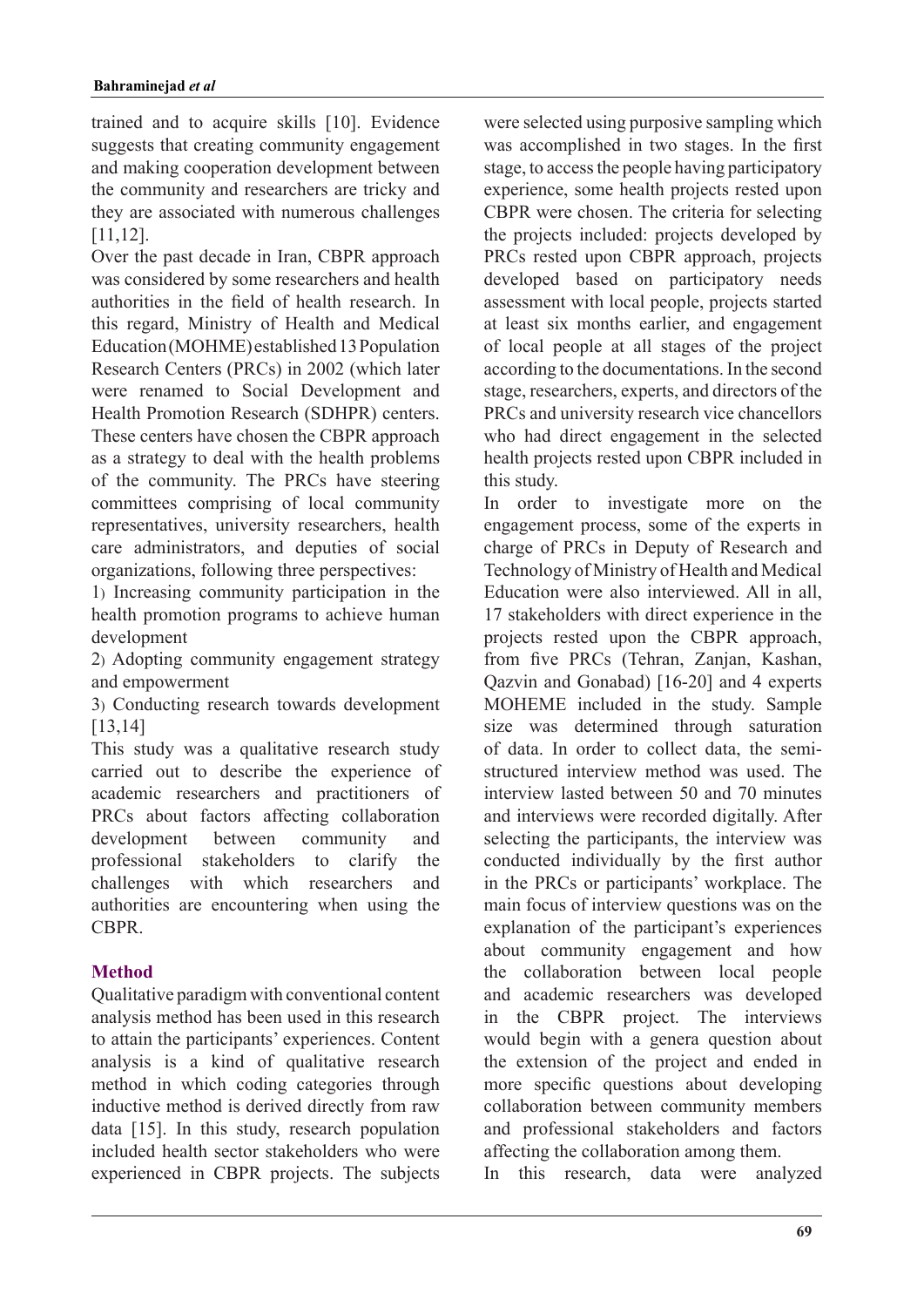simultaneously with the collection of data. In order to analyze the data, tape recordings of the participants' interviews were transcribed immediately word by word. To be familiarized and overwhelmed with the data and in order to achieve understanding and new insights, the data were studied several times. In order to identify the key concepts and sentences, the text was studied verbatim and a code was given to every meaningful sentence. In the initial coding, participants own words and indicative codes were used and by this means preliminary codes were identified. In the next stage, the codes were studied many times and by utilizing constant comparative techniques, the same codes were classified in a group. Depending on the relationship between subcategories, a number of them were organized in other categories. In order to increase the rigor and acceptability of data, different methods were used. To establish the credibility of the data in data analysis. member check and simultaneous analysis were used. Thus, two researchers familiar with the methods of qualitative analysis studied the coding process and researcher's interpretation. In addition, after analyzing the data, to approve the coded interviews, they were given to the participants. Having the maximum of variation in sampling, setting the inclusion criteria for selection of samples, using daily diaries during the collection and analysis of data (recording the researcher's comments and ideas during the process of making the research) were other measures for increasing the rigour of data.

## **Results**

132 initial conceptual codes extracted from research data were classified into four main categories including interpersonal relationship, readiness environment-conducive and institutional issues.

Interpersonal relationship category gave three subcategories, readiness category two subcategories, environment-conducive two subcategories, and institutional issues four subcategories, as follows:

1) Interpersonal *relationship*: Interpersonal relationship was one of the categories resulted from conceptual analysis of interviews with academic stakeholders in relation to affecting factors on community involvement. The positive interpersonal relationship was an important factor in developing collaboration between community and professional stakeholders. This category included three subcategories such as communication, trust, and respect. The majority of participants stated that making a relationship by dialogue was an effective factor in creating mutual relationship and collaboration among partners. One of the academic staff said: "In the Recycling project through holding various meetings and making dialogues, we could change municipal officials' views for collaboration in the project". In spite of the significance of dialogue in developing the collaboration between community and professional stakeholders, a number of participants expressed that making clear. comprehensible relationships with community was challenging and emphasized that at present there is not sufficient relationship among health researchers and community. One participant who was the head of one of the PRCs expressed: "I saw during instructing research method for local people, they did not much understand me... consider that each group has its own view of literature... I, as a doctor, do not speak with people by their own language". Another researcher working at a PRC also pointed out, "After instructing for two or three sessions. I understood that we cannot solve the problem of relationship between the community and ourselves in short-term" and "in order to overcome the problem in relationship with community, we instructed a number of locals and used them to train the research method to the local people... Well, these people solved our problems considerably" he added.

Among the factors related to interpersonal relationship, almost all participants identified the mutual trust among stakeholders as an important factor in community engagement especially at the beginning of the projects. According to stakeholders' view, lack of trust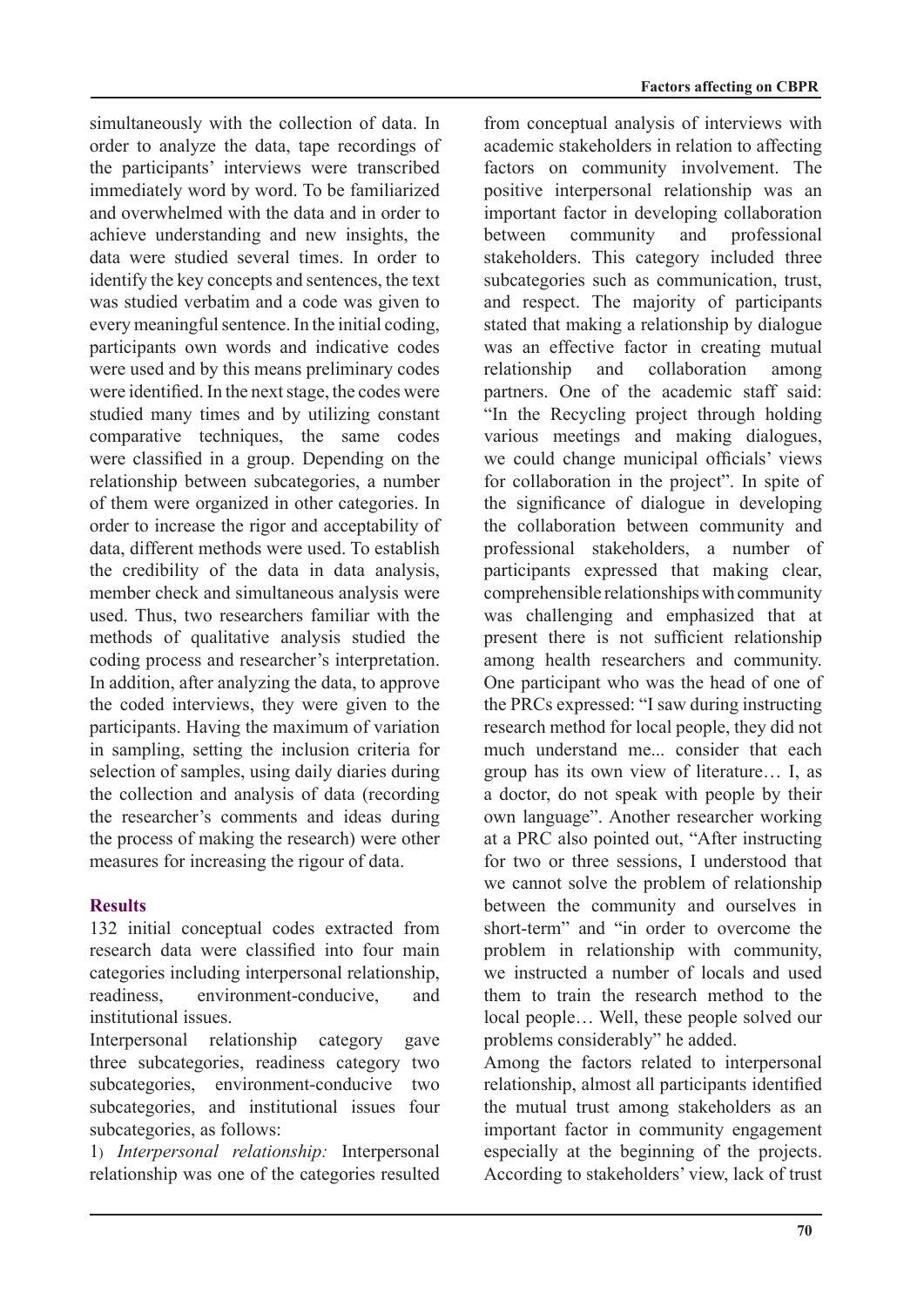at the beginning of the participatory projects was one of the significant challenges which caused the process of starting the projects to progress in slow paces. One of researchers, who were the staff of PRC, said: "One of the most important challenges that I should highlight is the lack of trust between community and us". The trust among stakeholders was influenced by the feedback that community members received from previous participations and attitudes that community members had towards inviting organization to participation. In this regard, one participant who was a researcher and staff of PRC stated: "When we came to proprimate is housed in order to fill out the primary community need assessment form, the people asked us first to deliver them the report of blood test which was taken before (related to the project of Healthy Heart) and then come to gather new information". Another researcher working at a PRC reported the same statements: "At the start of the project, building the trust was the hardest task because some of the managers had started a project in the past and got involved the community in the project but when they were finished, the next manager doesn't follow the former manger's project, so the community members don't benefit from their participation". Another participant who was also a researcher and staff member of a PRC expressed, "I remember that in south area of the country, we started participatory project concerning addiction with the help of a state organization, well, this organization distributed sterile syringe in order to prevent AIDS and hepatitis, but these syringe were not collected well throughout the city and this problem caused the distrust of community towards us". Researchers utilized various strategies to improve the community trust. The majority of participants believed that being honest with community is the most significant strategy to attract the trust of community in participatory projects. In this regard, the head of one a PRC said: "when the PRC started to work, numerous local youth came to the center while they thought they can be employed in the center but I told them we don't have the possibility of employment, so many of them abandoned the center".

Developing short-term projects on the basis of local people's interest was one of the other strategies to attract the trust of community towards professional stakeholders. One of the interviewed researchers from a PRC declared that "my colleagues and I before starting the term project regarding the revival of traditional main project, defined and performed a shortgames through local people's participation. Well, this project largely solved the problem of distrust between the community and us". In order to improve the trust and facilitate making relationship with local people, some of the local Women Health Volunteers who had the experience of involvement in community health care projects were used by some of researchers. In this regard, one of the academic staffs said: "I got Women Health Volunteers to engage in the project since they were more skilled in keeping relationship with community and most importantly, they were known and trusty for the most of the local people".

Respect was the third subcategory of interpersonal relationship which affected the relationships among stakeholders. The topic of respect was influenced by difference of power and feeling of inequality between community members and professional stakeholders. In this respect, a General Practitioner (GP) who was the staff of a PRC and also worked as a researcher assistant told: "In a meeting with local people, some of my colleagues considered themselves superior to the local people and behaved like that the people were their subjects. Well, this view does not let them behave politely with people... Sometimes the community members told me that all of you are doctors and engineers and we are not at ease to take part in the meetings". Some of the participants believed that respect was one of the encouraging factors to start community participation and its continuity. One participant who was the head of a PRC said: "You think why this young man spends such a much time on the project of Safe Path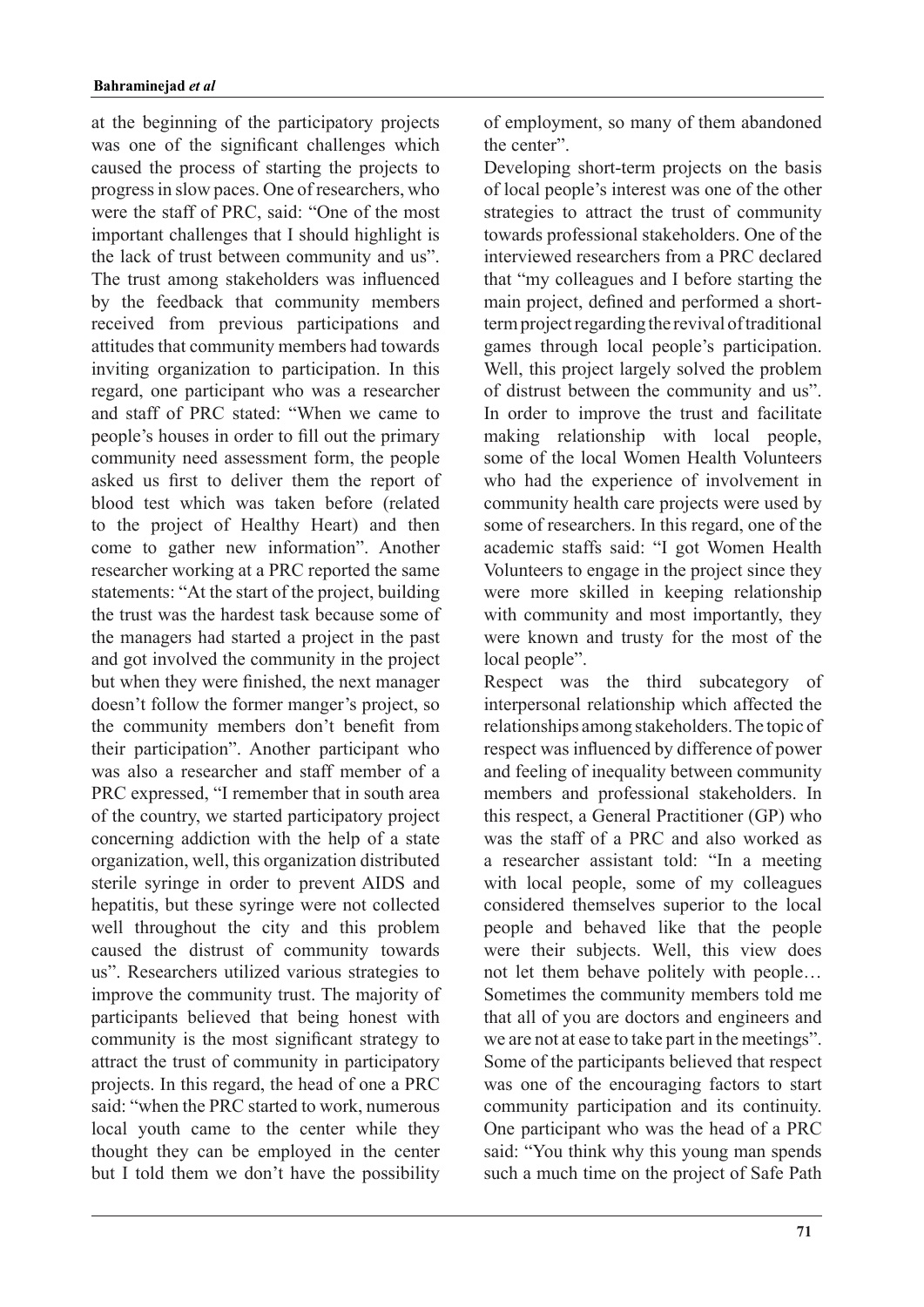Development for the Motorcyclists. Because we care for and respect him and he knows that whatever his view is I respect and consider it". 2) *Readiness:* Readiness was the second category resulted from data analysis which was a factor affecting stakeholder's engagement in health projects on the basis of CBPR approach. Readiness was composed of two subcategories of motivation and capacity. Motivation was a vital factor for the researchers to develop the participatory projects. Self-satisfaction was one of the reasons for some academicians to develop such projects. Some of the researchers defined engagement in such projects as satisfying and enjoyable. One researcher who was an academic staff and had the experience of developing numerous participatory projects mentioned, "One of my reasons for engagement" in PRCs was my interest in the dealing with the society. Working with people is fascinating to me. When you help people to solve their problems by themselves you do feel satisfied and happy".

For a number of professional stakeholders who were heads of PRCs, the stimulus for involvement in CBPR projects was the promotion of community health quality. One participant who was a key informant from MOHME said: "The current health care program is no longer work for public health care needs. We can't be successful in decision making, health care policy making, and reducing health care costs when the users of public health services are not involved in decision making of health care programs". Accessing the resources and knowledge was another stimulus for developing CBPR projects. One academic staff stated: "Solving health care problems is beyond the government capability. For the time being, people's literacy has been improved. They themselves have solutions for their problems. Through community engagement, we can access to community solution and localize them".

Capacity includes stakeholders' knowledge and skills in connection with the concept of involvement and its methods. The majority of participants believed that the capability of all partners is effective in their engagement. According to researchers' points of view, CBPR projects provided historic opportunities for their personal and professional development. One participant who was a researcher in PRC stated: "This type of research was very modern and attractive and it helped me to work with an important part of the community and be familiar with new methods like qualitative research".

Though involvement in such projects was considered positive in the researchers' points of view and was accompanied by learning new methods, the majority of participants believed that lack of sufficient knowledge about this type of research was one of the most significant experienced challenges. A GP who was working at a PRC as staff claimed that "This type of research method varies from the traditional one. I, as a general practitioner in the course of academic education, had no idea about this kind of research There were times that we did not know what to do next and we proceeded with trial and error". Another researcher from a PRC told: "Transferring health care knowledge to people and creating changes in the society is difficult... Community is different from hospital because you don't have control over the community ... For developing such projects, you need knowledge in the field of social sciences, too". Some of the participants believed that lack of knowledge about CBPR approach caused a delay in carrying out the projects. Another researcher stated: "As a G.P. I got to know the concept of health promotion and engagement in my course of education somehow but I did not take any training courses about CBPR... I didn't have even work experience in community field. So, advancing in the CBPR project was very difficult for me and the project was ongoing very slowly... well, working with community involves its special skills". Another participant who was the head of one of PRCs said: "Well, you know at the outset of PRC's, we did not know the concept of engagement. I remember that when I supposed to give a speech about engagement, I used the book "Community"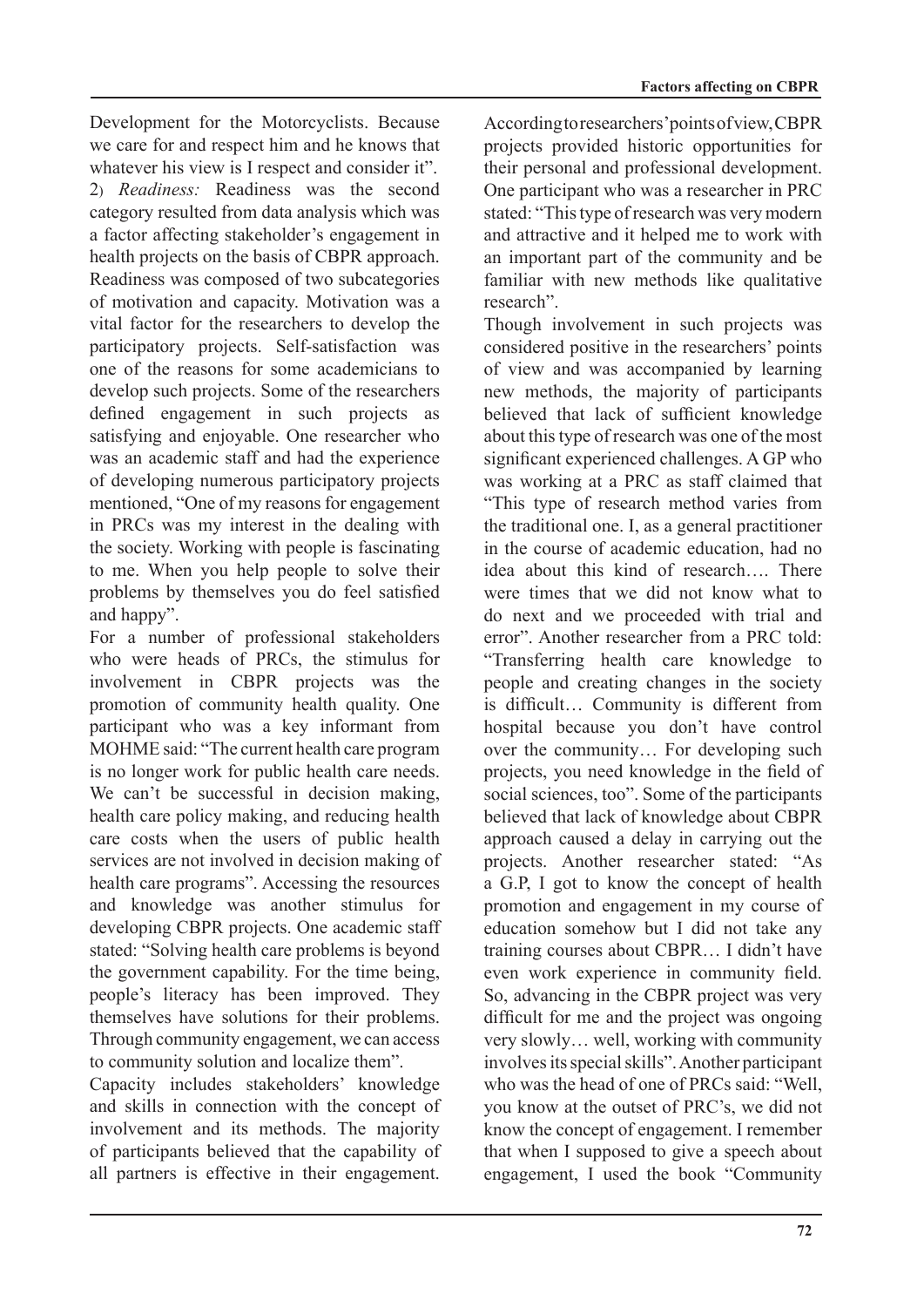as a partner" and found out that engagement is such a vast concept and there are too many theories regarding participation. Then, I got that I didn't know anything about participation and engagement at all". Lack of capacity even affected establishing partners' interpersonal communication so that some of participants expressed that one of the main reasons for communication challenges between community and academics was due to the lack of knowledge about principles of establishing a relationship with local people among the staff project. One of the researchers working at a PRC made a comment in this regard, "I had problems in instructing research method and need assessment for local people. The people didn't understand me. We "academics" don't know how to talk to people in their language at all". The participants believed that it was not merely academics' knowledge and capacity with regard to CBPR approach and participation process which affected the development of collaboration between community and professional partners but people's capability impacted the process of participation, too. Some of the participants had a belief that an effective engagement in the project involves they acquire a series of primary skills such as team work skills and be familiar with civil rights, and be aware of local health problems. One of the academic staff said: "By holding a workshop on research method and need assessment, people only could identify their local needs. They didn't acquire enough capability for collaboration in interventional projects so my colleagues and I wrote a series of pocket books regarding identified health problems and distributed them to the local people".

In order to deal with the lack of capacity of local people, some of the researchers involved in their projects Women Health Volunteers who had participation background in health related programs. One of academicians said: "I got local Women Health Volunteers to enter my project since they had some years of experience in health education in the community; they were familiar with health problems and they were able to establish a relationship with

people somehow".

3) Environment-conducive: The findings showed most of the participants believed that the level of community participation was affected by the environment-conducive. Environment-conducive is divided into two subcategories including recognition and .consistency

The recognition of a community member by professional partner was a factor which influenced the collaboration between community and professional partners. Community engagement level and to make decisions was not similar at all stages of the project. The highest level of engagement was at the stage of need assessment and CBPR projects selection. The review evidence and documents revealed that all the selected projects were developed according to community need assessment based on collaboration of all partners; but during planning and implementation phases, community engagement level varied from recruiting as the workforce to involvement in the implementation stage of project and having the right to make decisions in selecting educational interventions.

The lowest level of engagement was regarding the writing of the project, reporting, and publication of the results. Although the academicians stated that the community members can engage in publication of the results at the local level, a number of them believed that there is no need for community engagement in publication of the results in the form of articles. One of the academic staffs stated in this regard that. "Well, writing an article is a scientific task which is in the qualification of academicians; when common people have not ability to do such a task, why it is necessary to involve them in such activities?"

The consistency among stakeholders was another factor affecting community engagement. The consistency is formed when there are common points of view between the stakeholders regarding the aims and outcomes of the project. Achieving the consistency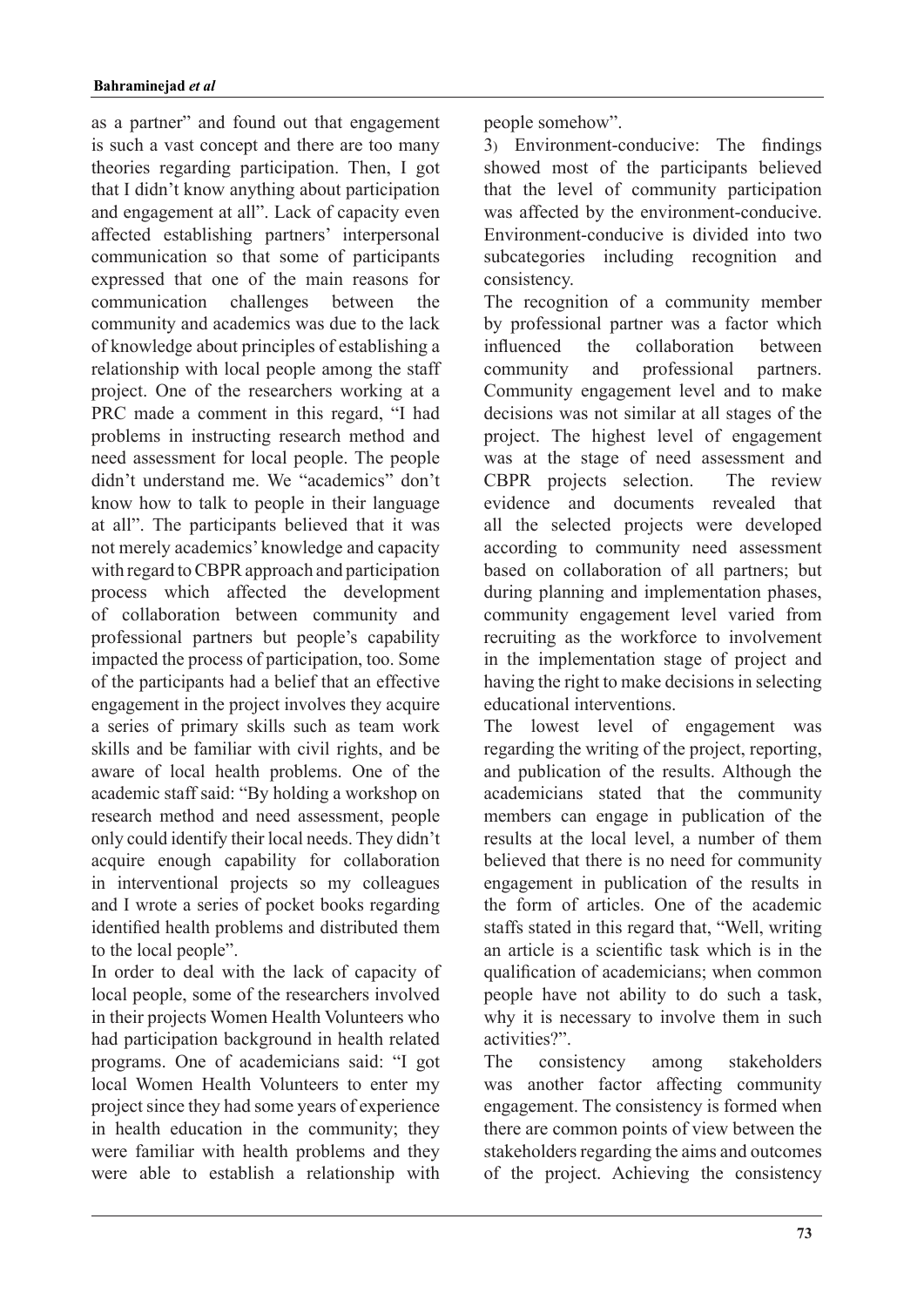among stakeholders has some challenges. One of the reported challenges in this context was related to the social organizations which didn't show enough collaboration in providing the resources of projects because they preferred to allocate their resources on their organizational priorities rather than community needs identified by the CBPR projects. One participant who was a researcher and staff in PRCs told: "when the PRC just started its activities, we wanted to develop Sport project for local women according to area need assessment; then, we called for the cooperation from Physical Education Organization but the director of the organization told that our priority for this year is to buy sporting goods for our gyms and women sport developing program is not our preference in this year". Reaching an agreement was possible when the partners in the development of CBPR projects focused on the common aims instead of considering the organizational priorities, one participant who was the head of PRC remarked that, "In Recycling project, the collaboration was better since all partners including researchers. municipality representatives, and community members agreed on the project goals... This project was developed based on the result of local community participatory need assessment and the issue of garbage recycling was of interest and preference for municipality department, too".

Another factor affecting consistency among partners was various expectations and perspectives of the partners about the purpose and outcomes of the projects. Different perspectives among partners sometimes caused helplessness and despair among them. One of the participants who was a researcher and staff of PRC stated that, "We pursue to localize our solutions while organizations pursue their interests and people expect that by conducting the project their health problems are solved in a short period of time".

4-Institutional issue

Institutional issue was the fourth category which composed of subcategories such as institutional benefits, institutional structure, institutional valuation system, and organizational stability. The development of CBPR projects had some benefits. In relation to these benefits, academicians believed that CBPR approach provided an opportunity to train the students in the field of society. From the interviewee's standpoint, the relation established among researchers, social community organization, and community during this kind of projects was beneficial. The participants believed that involving in such projects improves the relation between universities and communities and it helps the academician and other professional stakeholders to access better social resources. One academic staff stated that, "The students whom I involved in the field of society got the experience to work with people. They learned how to communicate with people and social organizations. Well, such experience is not achieved by working at hospitals and clinics. To enhance the community based medicine and university development, we need these experiences".

Although some of participants believed that CBPR approaches is a way to improve and maintain the relation of universities with community, the majority of participants expressed that organizational structure of scientific institutions and social organizations were the most significant obstacles which restricted community engagement possibility and development of collaboration among stakeholders. From their points of view, in the existing form of organizational structures, collaboration of social organization depends more on managers' attitudes rather than organizational tasks. One of the interviewed researchers from PRC told that, "There is no definite organizational structure for community participation in organizations. That is why if a manager's attitude is positive towards the community engagement, we are at ease to attract intersectoral collaboration but if managers' attitude is not positive towards the community engagement, there is no sufficient support for participatory projects".

The institutional valuation system was another affecting factor on CBPR projects in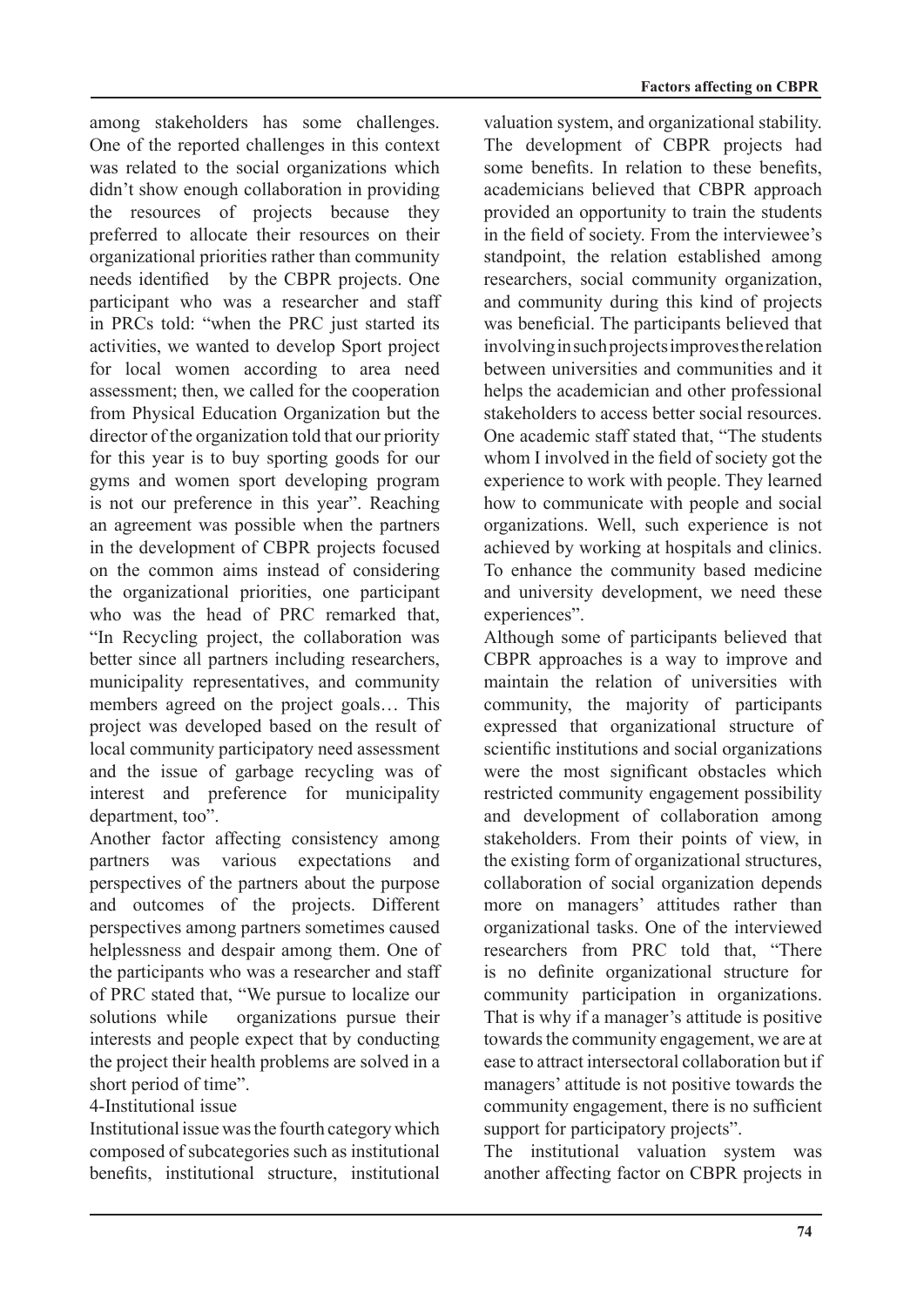the domain of organizational issues. Although academicians and other health care workers have key roles in developing and proceeding CBPR projects, the present institutional valuation system of academicians is not provocative for them to develop such projects. The following sentences were expressed by one academic staff "you should take a glance and see that the participatory projects are very difficult and time- consuming and sometimes the results of a participatory research study cannot be published easily... My head of department asks for an article to give me a promotion... Well, I should pursue a project with which I can publish articles sooner".

One participant with master degree in nursing working at PRCs remarked that, "I spent plenty of time at a PRC and was involved in numerous participatory projects. Our center among type 2 universities acquired the second place in developing health project based on CBPR approach, but when I returned back to my office I didn't feel they are proud of me at all because my boss never appreciated me. I think that such research activities are not of importance for them at all". The majority of the participants believed that the support of CBPR approach requires a change in institutional valuation system of faculty members. One academic staff stated: "As long as, the criteria for evaluating the members of faculty are publishing articles rather than a change in society health, they won't have enough motivation to develop participatory approach... The evaluating system of faculty members needs a change".

Changes in the structure and management of the organizations were other subcategories of institutional issues. According to the participants' experience, frequent changes of managers were one of the reasons for slowness in conducting participatory projects and insufficient support of social organizations for the participatory projects. One of the researchers working at PRCs said. "The crucial problem with which I encountered during the participatory project was the frequent changes of managers. When a a manager of organization involved in a CBPR project changed during the project, justifying the new manager to collaborate sometimes took days and weeks, so implementation of the project was interrupted".

## **Discussion**

The result showed that community engagement and collaboration development among academic researchers and people are affected by various factors at individual and structural levels. Developing such projects like other projects based on CBPR approach in the PRCs had advantages and challenges. The most reported challenges by researches in the process of developing collaboration among the community members and academicians and other professional partners included communication problems, inconsistency with different partners' perspectives, professional partners' lack of knowledge and ability about CBPR approach, and organizational obstacles. Speaking with whole participants, all of them emphasized the significance of comprehensive continuous communication based on trust and respect among community and professional stakeholders; something that encounters challenges at present. The communicative challenges between community and academics has also been reported by other researches  $[9,21,22]$ . Of course, as the results showed, health researchers by engaging in the projects learnt how to work and overcome the challenges through showing honesty, employing local Women Health Volunteers, and developing preliminary short-term projects. The findings showed although a number of researchers acknowledged that developing participatory projects made some opportunities for their profession and personal development, the findings imply that their learning in some cases was gained through trial and error. Professional partners' lack of knowledge regarding participatory approaches to improve health promotion has also been reported by other researchers  $[23,24]$ . According to the principles of CBPR approach, capacity building and mutual learning of partners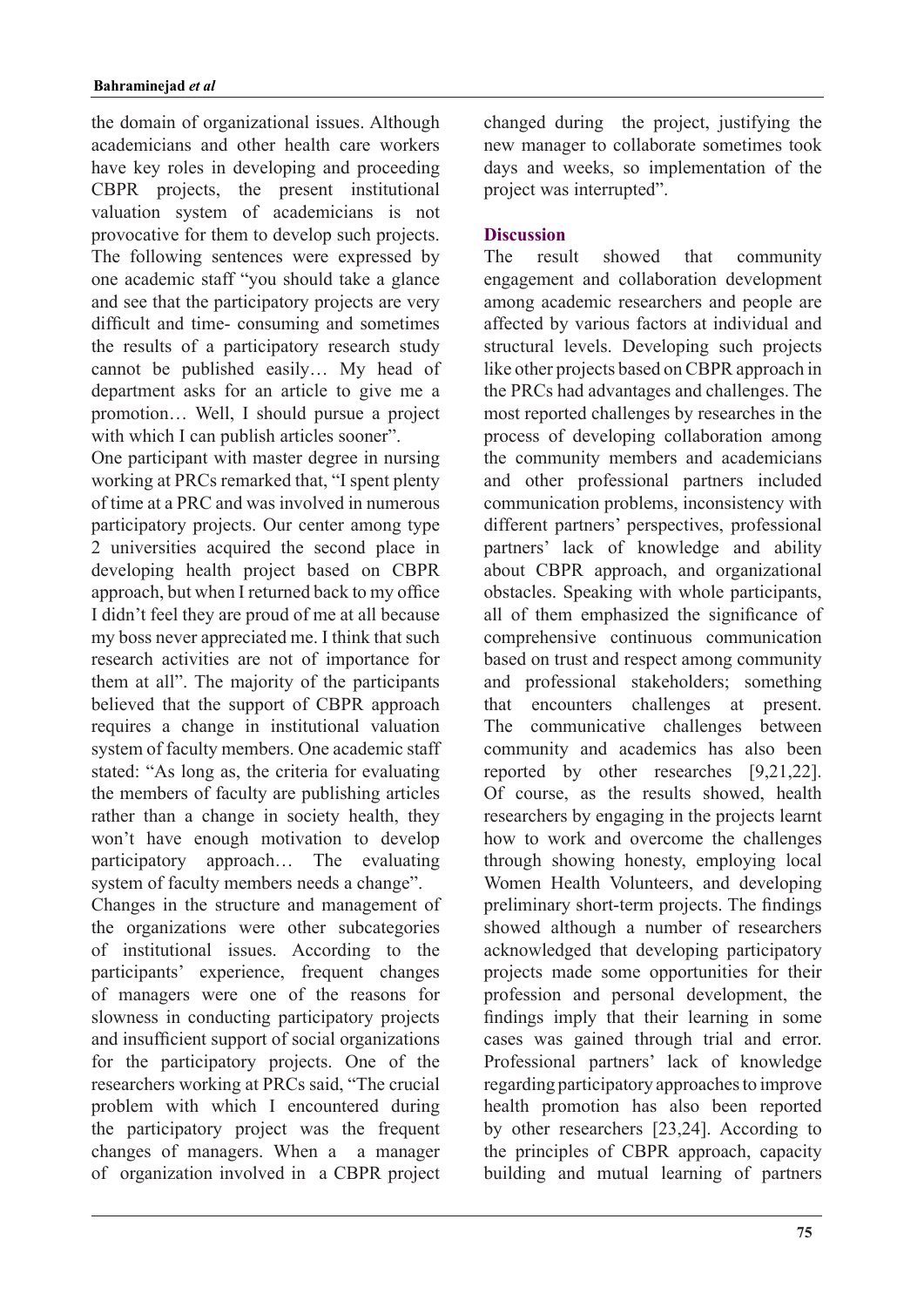are the main criteria for evaluating the CBPR projects [23]. Therefore, a potential need for capacity building is felt in relation with CBPR approach; also, acknowledging a position for this kind of research in the curriculum of public health researchers will be useful

To establish successful communication with partners, it is recommended that in training researchers for CBPR projects, it should be focused on the skills such as communicative and team-work skills, institutional skills like the ability to work in different type of power structure, and learning strategies for interpersonal conflict resolution. The CBPR approach has not been included as a research method in the curriculum of medical and public health fields so far. At present, a few universities throughout the world have taken clear steps so as to support and encourage the academicians to involve in CBPR projects. Unfortunately, there have not been established organizations to support the communication between university and community yet in Iran except for these PRCs. Some of sophisticated researchers proposed that strengthening CBPR approach requires reinforcing incentives and capacity building in public health researchers and amending promotion regulations of academicians [22].

Recognizing the community as a colleague was another factor which affected the level of community engagement and the collaboration formed among community and other professional stakeholders in the CBPR projects. According to the results of the study, the highest recognition of community members was in the process of need assessment and planning and the least in the phase of publishing the results. Lack of community recognition by professional partners was reported also by other researchers [1,28]. The results of this study showed that one of the reasons to the lack of community members' recognition by this group is that the professional partners have no positive attitude towards the capacity of community to make such a research [28]. The issue of lack of recognition may also be due to difference of power among community and professional partners. In the present study, discrepancy of power between community members and researchers may be due to the difference in knowledge  $[1]$ . So, decentralization of power is vital in order to involve common people who have not enough research knowledge in the process of CBPR project [29].

The inconsistency among stakeholders was another factor affecting community engagement and collaboration among partners. As the results showed in frequent cases, one of the reasons for inconsistency was the emphasis of social organizations on their priorities. Whenever organizations have inflexible regulations, utilizing the approach emphasizing decentralization of the power and improving the equality among partners is difficult  $[30]$ . Anyway, it is logical that in CBPR projects, partners have different points of view regarding the projects but what is important is that the involved partners should express openly their views at the outset of the project [28].

The results also showed that lack of definite position for community engagement in organizational structure of social organizations and the superiority of top-down approach were the challenges in providing enough support for participatory projects, whereas inter-organizational collaboration for CBPR approach is vital  $[31]$ . Therefore, the results of this study emphasized this idea that top-down organizational structure did not provide enough support for participatory approach [32]. Engagement is often used as a means in top-down organizational structure while in CBPR approach engagement is considered at the empowerment level  $[25]$ . So, the findings of the current study emphasize other researchers' suggestions which stated that academic institutions and researchers should comprehend the difference of organizational resources between CBPR and traditional researches [7,9]. Lack of definite organizational positions, obvious circulars and regulations for community engagement were reported by other researchers  $[33]$ . At present, there is a dire need for more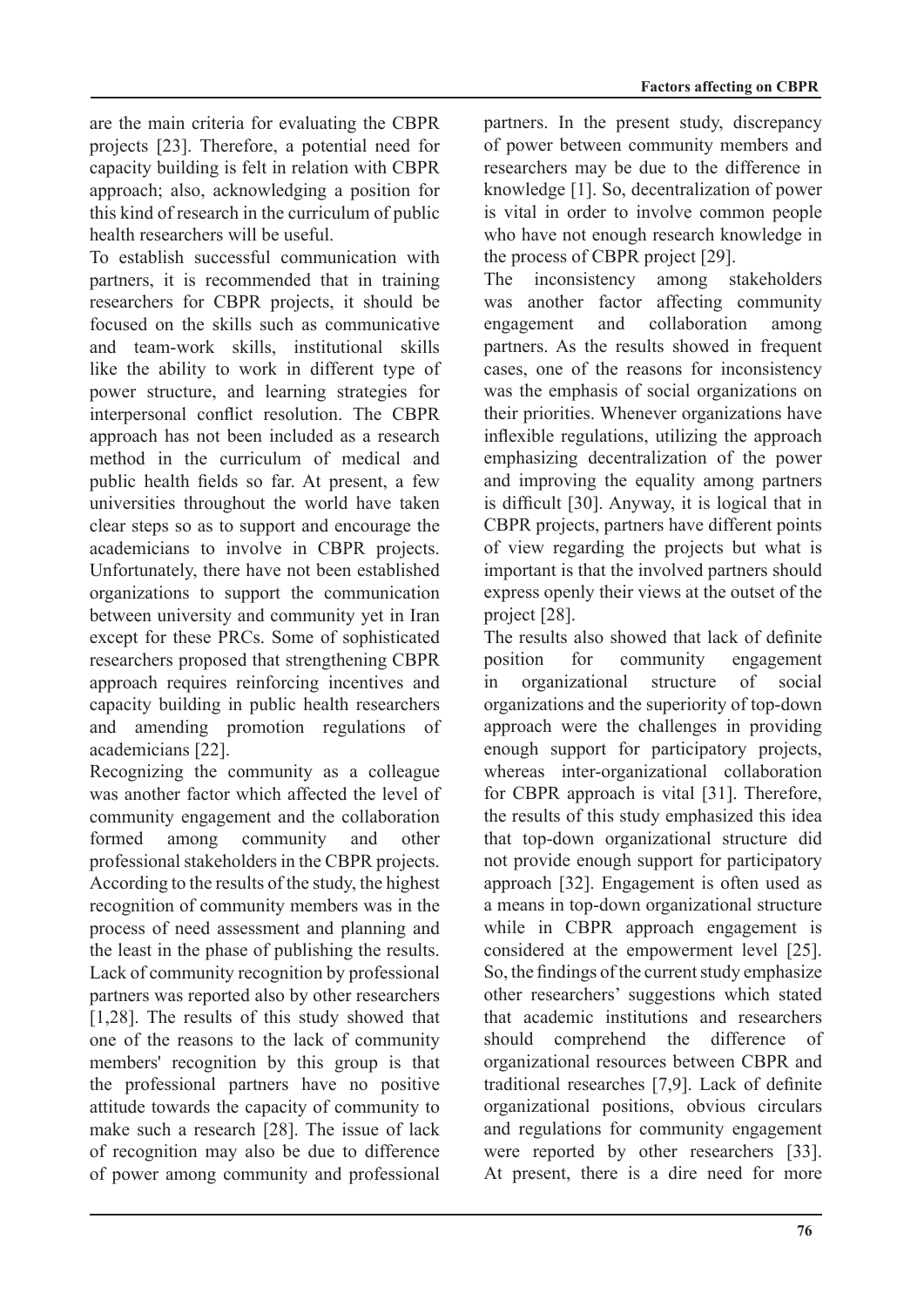studies so as to identify and allocate necessary organizational infrastructures for profound, effective reinforcement of CBPR approach.

## **Conclusions**

This study generated useful information about affecting factors and challenges regarding CBPR approach in Iran. Based on the findings of this study, community involvement and collaboration between community and professional partners were influenced by various factors such as interpersonal relationship, readiness and capacity of partners and recognition of community member by professional partners .In addition to the above factors, at the organizational level factors such as institutional structure, institutional valuation system, and organizational stability affected on the collaboration between people and the partners. The development of collaboration between the community and professional partners has been associated with numerous challenges. Inorder to overcome these challenges professionals have employed various strategies but it seems that applying these approach to the current organizational structure requires the development of capacity and competency in professionals and academics. However, in addition to enabling professional partners, to reinforce the community action empowering of community should be considered too.

#### **Acknowledgments**

This article is a part of a PhD dissertation on Community Health which was approved by Tehran University of Medical sciences. Hereby, we would like to appreciate managers, researchers, and experts in the PRCs in the cities of Tehran, Kashan, Zanjan, Gonabad, and Qazvin who helped us with this project. The present study has got an approval from the national committee of ethics in medical science .researches

## **Contribution**

Study design: NB,RM, RH, IF, HA Data collection and analysis: NB, HA Manuscript preparation: NB

## **Conflict of Interest**

"The authors declare that they have no competing interests".

## **Funding**

The author (s) received no financial support for the research, authorship and/or publication of this article.

#### **References**

1- El Ansari W, Phillips CJ, Zwi AB. Narrowing the gap between academic professional wisdom and community lay knowledge: Perceptions from partnerships. *Public* Health<sub>2002</sub>;1169(3):151-9.

2- El Ansari W. Collaborative research partnerships with disadvantaged communities: challenges and potential solutions. *Public Health* 2005; 119: 758-70.

3- Leung MW, Yen IH, Minkler M. Community based participatory research: a promising approach for increasing epidemiology's relevance in the 21st century. *Int J Epidemiol*. 2004;33(3):499-506.

4- Boltri JM, Davis-Smith YM, Zayas LE, et al. Developing a church baseddiabetes prevention program with African Americans: Focus group findings. Diabetes Educ 2006:32(6):901-9.

5- Christopher S, Gidley AL, Letiecq B, Smith A, McCormick AK. A cervical cancer community-based participatory research project in a Native American community. *Health Educ Behav* 2007; 35(6): 821-34.

6- Puoane T, Sanders D, Ashworth A, Chopra M, Strasser S, McCoy D. Improving the hospital management of malnourished children by participatory research. *Int J* Oual Health Care 2004; 16(1): 31-40.

7- Minkler M, Vásquez VB, Tajik M, Persen D. based participatory research: The role of community Promoting environmental justice through communityand partnership capacity. Health Educ Behav2008;  $35(1): 119-37.$ 

8- Ahmed SM, Beck B, Maurana CA, Newton G, Overcoming barriers to effective community- based participatory research in us medical schools. Educ Health<sub>2004</sub>; 17(2): 141-51.

Williams A, Graham-Kresge S, Bogle M. Perceptions 9- Downey LH, Castellanos D, Yadrick K, Avisof community-based participatory research in the Delta nutrition intervention research initiative: An academic perspective. Health Promot Pract2011;  $12(5)$ : 744-52.

10- Green L, Mercer SL. Can public health researchers and agencies reconcile the push from funding bodies and the pull from communities?*Am J Public Health* 2001; 91(21): 1926-9.

11- Baker E, Homan S, Schonhoff R, Kreuter M.